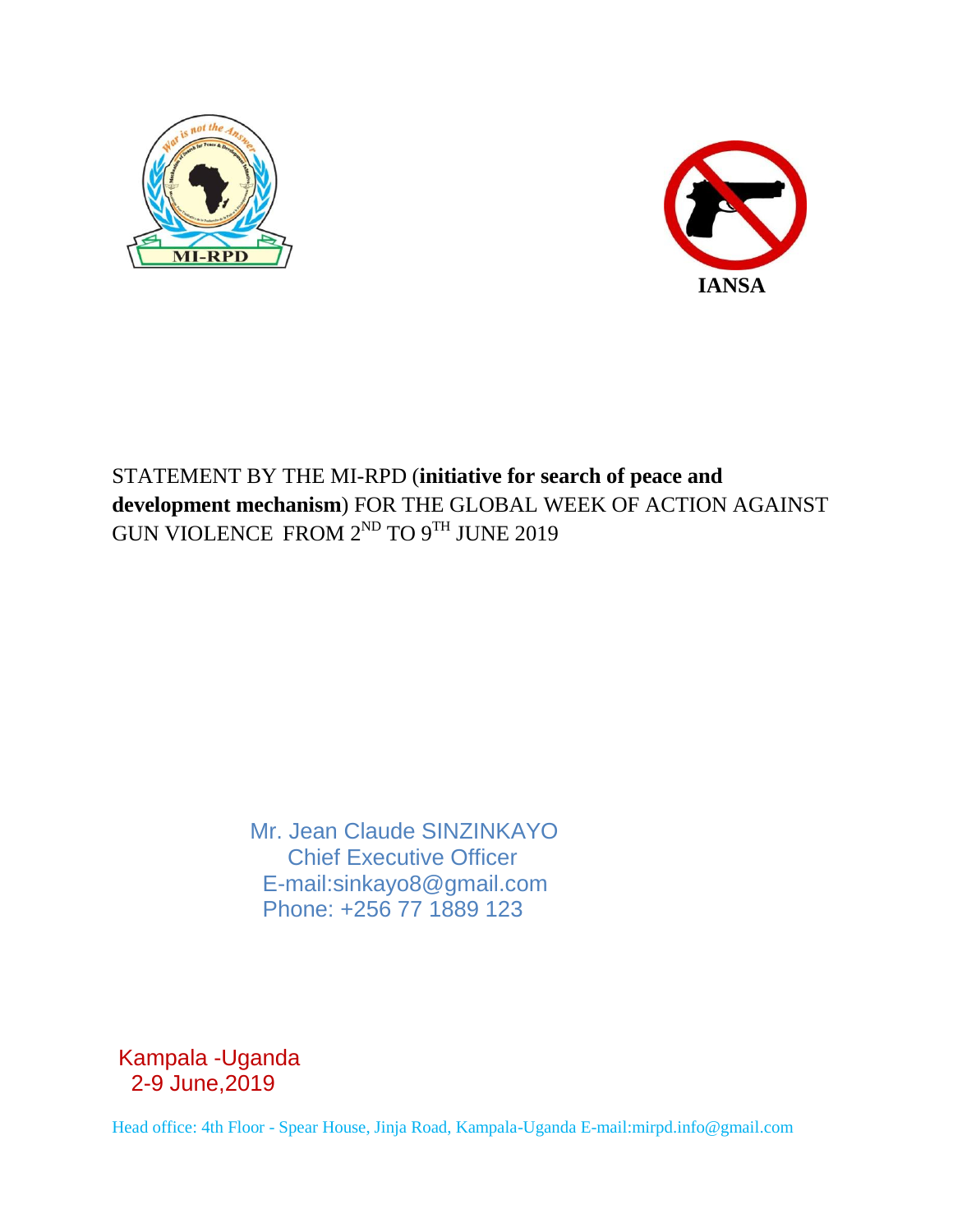As a member of the International Action Network on Small Arms IANSA, MI-RPD (Mécanisme pour l'Initiative de la Recherche de la Paix et le Développement) *(Initiative for Search of Peace and Development Mechanism)* has joined the campaign to advocate collectively for an end to illicit trade and misuse of small arms and light weapons.

It is sad news that every day, hundreds of lives are lost due to gun violence worldwide, guns being responsible for about half of all violent deaths nearly a quarter million each year. But the dire consequences of gun violence are not limited to those slain by guns. For every person killed by a gun, many more are injured, maimed, and forced to flee their home and community, not forgetting the number of widows and orphans left in desperation. Still many more live under constant threats of gun violence especially in the countries of the Great Lakes region, the horn of Africa and the neighboring countries in general and in East African Community in particular.

Here we could mention among others the conflicts between Burundi and Rwanda and those between Rwanda and Uganda where some citizens of small condition are dying or see their businesses ruined due to the prevailing disagreement between the leaders of these countries. This could constitute an open door for armed groups that have been living for decades in DRC forests that could profit from that situation to infiltrate easily. In case these conflicts are not resolved as soon as possible, these countries are at great risk of falling into armed conflict or open warfare and other atrocities that may arise around common borders, which could lead to armed violence.

We should also note the wars that intensify in South Sudan between the government and rebel groups, attacks by terrorist groups in Kenya, armed groups in the DRC who loot and kill using firearms, specialized groups of armed burglars who are often apprehended in Tanzania, especially near the NDUTA and NYARUGUSU refugee camps. All this could hinder the actions of the intergovernmental organization established in June 2005 RESCA, (Regional Centre on Small Arms in the Great Lakes region, the Horn of Africa and Bordering States which all these countries are members.

One of the objectives of the MI-RPD is to bring forth its contribution to the governments of the Great Lakes region in their peace building and security programs through specific actions to significantly address the problems of firearms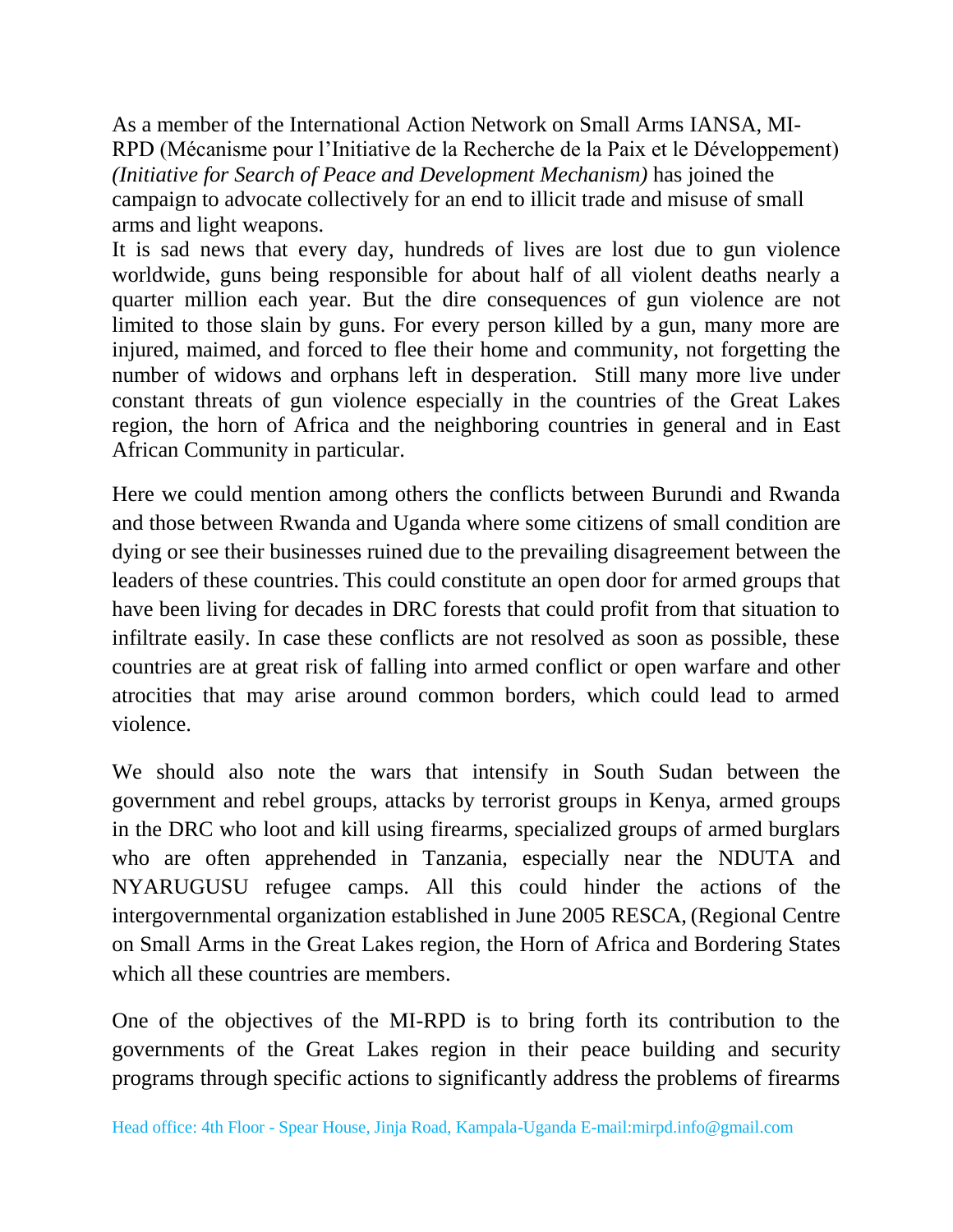and to help ensure that there is strong arms legislation in all countries, explain it to the citizens and help in its implementation.

It is in that line that the MI-RPD has decided to join other IANSA member organizations and **wear orange** in the current Week of Action (from  $2<sup>nd</sup>$  to  $9<sup>th</sup>$  June 2019) to advocate for an end to the illicit trade and misuse of small arms and light weapons around the world.

Being the occasion to appeal to all those concerned with weapons issues namely the weapons manufacturers, buyers, sellers and their users, the legitimate users and those who misuse them around the world, it is a wonderful opportunity to address the harm of firearms in this region.

Considering that firearms constitute one of the major threats to peace, security and development in the Great Lakes region, the Horn of Africa and in the neighboring countries,

Considering that different governments have a greater role to play in the control of the spreading of illicit arms and in the reduction of the harm related to them,

Considering that the participation of the different governments in such campaigns will save many lives and hence foster the region's peace, security and development,

MI-RPD has come up with the following propositions for an effective participation to the week of action campaign:

1. We ask the parliamentarians of these countries to respond to the activities planned during this week by constantly inviting the ministers in charge of the SALW issue to share their contributions in order to significantly eradicate the harm caused by small arms and light weapons in this region.

2. We urge journalists of all the media operating in the Great Lakes region to organize programs during which the Civil Society organizations and National Focal Points will be invited to explain to the public the actions that are being undertaken in the process of implementing the project to silencing all weapons in 2020.